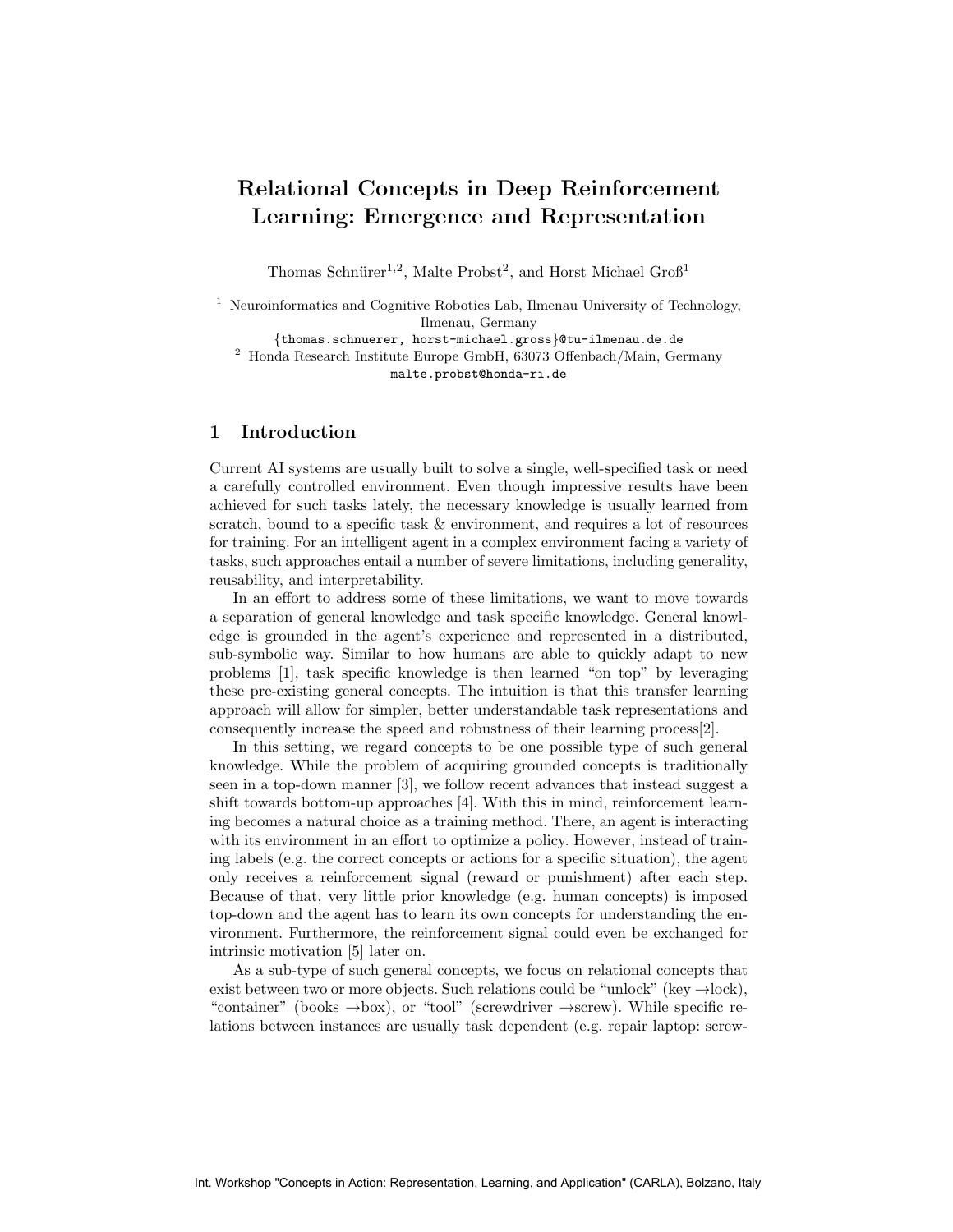2 T. Schnürer et al.

driver →screw; clean desk: screwdriver →drawer), we aim for general relational concepts that are not bound to specific instances or tasks (e.g. "inside", "bigger", "same type")

Importantly, since the agent itself can also be seen as an object with both extrinsic and intrinsic properties, relations between the agent and objects can encode affordances [6] (e.g. "open", "move", "pick up") and other higher level concepts. Therefore, we see relational concepts between objects as a first step towards a mechanism for more general relational concepts between perceptions, objects, situations, memories, goals, skills, actions, etc.

### 2 State of the Art

Approaches leveraging relational architectures have recently shown to solve tasks of impressing complexity [7][8]. While this success suggests that such approaches must have learned a number of complex concepts "on their own", they are limited to a single task and environment. Due to their design, potentially learned concepts are entangled with perception, action policies, and also with each other. This makes it very difficult to reuse certain parts across tasks or to see what kinds of concepts they have learned and how they are represented. Our goal is to assess how well such architectures are suited for transfer learning while specifically focusing on transparency and interpretability.

### 3 Experiments

In order to create some understanding for the inner workings, capabilities, and differences of relational architectures, we employ a minimalistic environment that allows us to zero in on specific aspects of such architectures. With this, we investigate the representations that are formed as well as the conditions that lead to them. Finally, we use this knowledge to explore potential inductive biases (e.g. purposeful architecture modifications) that can help architectures to form high-level relational concepts instead of instance relations. For example, we are considering different ways of forming the neuronal connections for transforming observations into states. Our experiments will follow the guidelines of the following research hypotheses:

- 1. Current reinforcement learning architectures tend to focus more on task specific instance relations rather than relational concepts
- 2. It is possible to train an architecture with reinforcement learning in an exhaustive way that enforces bottom up general relational concepts
- 3. It is possible to introduce an inductive bias to such an architecture that allows for relational concepts to emerge without the need of 2. and provides higher interpretability

Our minimalistic environment is derived from BoxWorld [8] and contains a number of colored keys and locks. By default, a key can open a lock if both

Int. Workshop "Concepts in Action: Representation, Learning, and Application" (CARLA), Bolzano, Italy